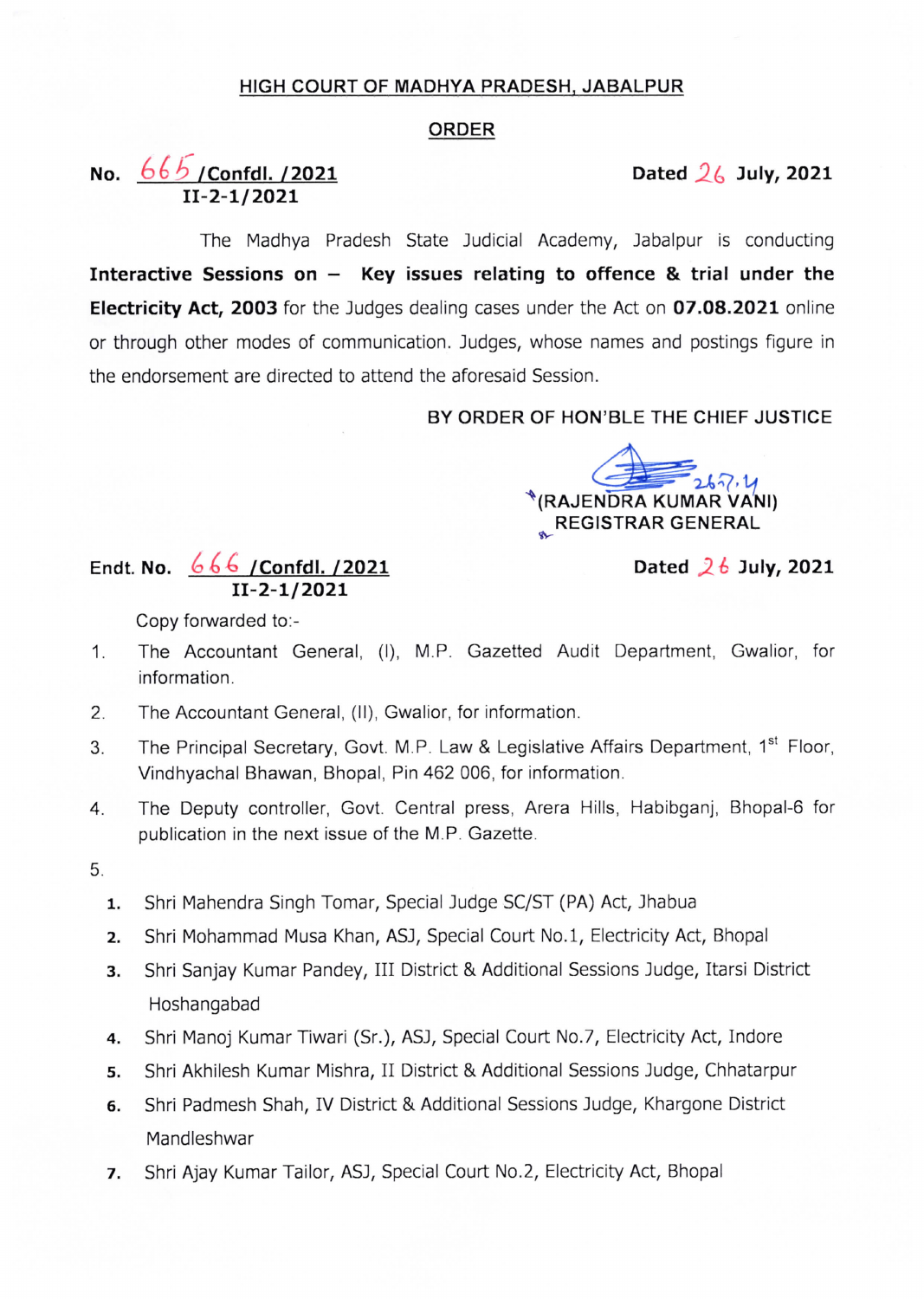- 8. Shri Rajdeep Singh Thakur, District & Additional Sessions Judge, Sausar District Chhindwara
- 9. Shri Ashish Kumar Mishra, District & Additional sessions Judge, Lahar District Bhind
- 10. Shri Ajay Kant Pandey, II AJ to I District & Additional Sessions Judge, Datia
- 11. Ku. Sarita Wadhwani, I District & Additional Sessions Judge, Khategaon District Dewas
- 12. Shri Omprakash Singh Raghuwanshi (Jr.), 11 District & Additional Sessions Judge, Sonkatch District Dewas
- 13. Shri Abdul Kadeer Mansoori, ASJ, Special Court No. 3, Electricity Act, Gwalior
- 14. Shri Gangacharan Dubey, 11 District & Additional Sessions Judge, Dewas
- 15. Shri Rajesh Nandeshwar, District & Additional Sessions Judge, Dharampuri District Dhar
- 16. Shri Munnalal Rathore, II District & Additional Sessions Judge, Bhind
- 17. Smt. Pavas Shrivastav, XXI District & Additional Sessions Judge, Indore
- 18. Shri Manoj Kumar Tiwari (Jr.), I District & Additional Sessions Judge, Balaghat
- 19. Shri Raghvendra Singh Chouhan, 11 District & Additional Sessions Judge, Dr. Ambedkar Nagar District Indore
- 2o. Dr. Smt. Shubhra Singh, 11 District & Additional Sessions Judge, Barwaha District Mandleshwar
- 21. Shri Sanjay Shrivastava, District & Additional Sessions Judge, Chachoda District Guna
- 22. Shri Raghvendra Bhardwaj, I District & Additional Sessions Judge, Sardarpur District Dhar
- 23. Shri Akbar Sheikh, I District & Additional Sessions Judge, Manawar District Dhar
- 24. Dr. Lakhan Lal Goswami, II District & Additional Sessions Judge, Alirajpur
- 25. Shri Anil Kumar, V District & Additional Sessions Judge, Katni
- 26. Shri Sachin Kumar Ghosh, VII District & Additional Sessions Judge, Guna
- 27. Shri Praveen Hajare, XIV District & Additional Sessions Judge, Gwalior
- 28. Shri Som Pandey, 11 District & Additional Sessions Judge, Nowgong District Chhatarpur
- 29. Shri Kamlesh Sanodiya, I District & Additional Sessions Judge, Waraseoni District Balaghat
- 3o. Shri Sukhram Sinam, District & Additional Sessions Judge, Jobat District Alirajpur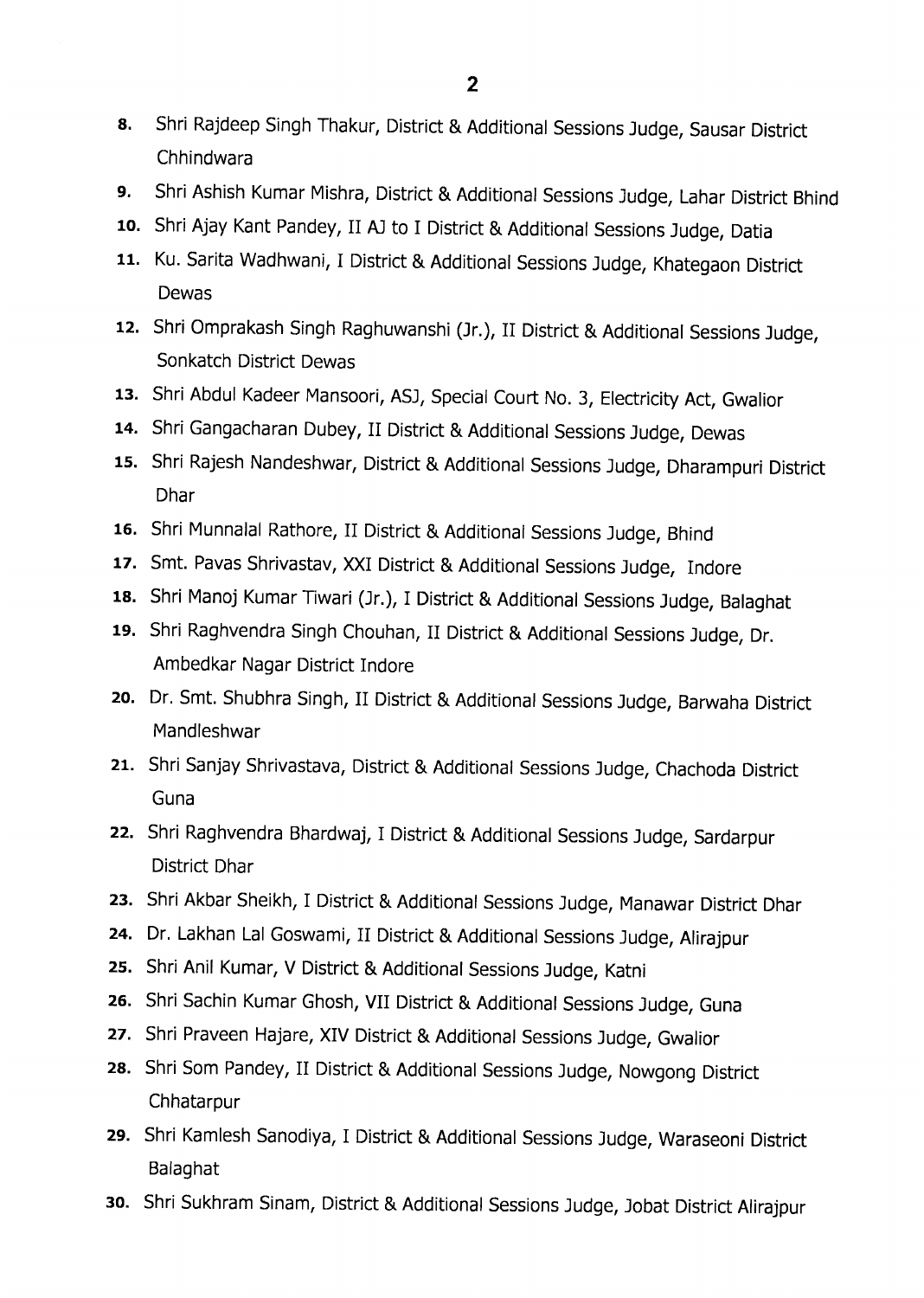- 31. Shri Hidayatullah Khan, I District & Additional Sessions Judge, Dindori
- 32. Shri Manish Sharma, II District & Additional Sessions Judge, Bijawar District Chhatarpur
- 33. Shri Pooran Singh, I District & Additional Sessions Judge, Gohad District Bhind
- 34. Shri Keshav Singh, IV District & Additional Sessions Judge, Dabra District Gwalior
- 35. Shri Harprasad Banshkar, V District & Additional Sessions Judge, Chhindwara
- 36. Smt. Kirti Kashyap, II District & Additional Sessions Judge, Pipariya District Hoshangabad
- 37. Shri Rajesh Kumar Agrawal (Sr.), I District & Additional Sessions Judge, Anuppur
- 38. Shri Rajendra Kumar, II District & Additional Sessions Judge, Harda
- 39. Shri Rajkumar Yadav, II District & Additional Sessions Judge, Bagli District Dewas
- 40. Shri Kailash Prasad Markam, III District & Additional Sessions Judge, Barwani
- 41. Shri Ramkumar Daheriya, 11 District & Additional Sessions Judge, Seodha District Datia
- 42. Shri Kailash Narayan Ahirwar, District & Additional Sessions Judge, Lavkush Nagar District Chhatarpur
- 43. Shri Ahamed Raza, VI District & Additional Sessions Judge, Damoh
- 44. Shri Mahesh Kumar Chouhan, I District & Additional Sessions Judge, Ashoknagar
- 45. Shri Anil Dandeliya, AI to I District & Additional Sessions Judge, Betul
- 46. Smt. Prema Sahu, IV District & Additional Sessions Judge, Dhar
- 47. Shri Ajay Neel Karothiya, AI to District & Additional Sessions Judge, Amarwara District Chhindwara
- 48. Shri Anand Kumar Sehlam, I District & Additional Sessions Judge, Kannod District Dewas
- 49. Shri Pradeep Kumar Varkade, District & Additional Sessions Judge, Chourai District Chhindwara
- 5o. Shri Nandram Parmar, AJ to District & Additional Sessions Judge, Bhikangaon District Mandleshwar
- 51. Smt. Somprabha Chouhan, District & Additional Sessions Judge, Junnardeo (Jamai) District Chhindwara
- 52. Shri Kishore Kumar Ninama, V District & Additional Sessions Judge, Mandla
- 53. Shri Rakesh Kumar Patidar (Sr.), II District & Additional Sessions Judge, Burhanpur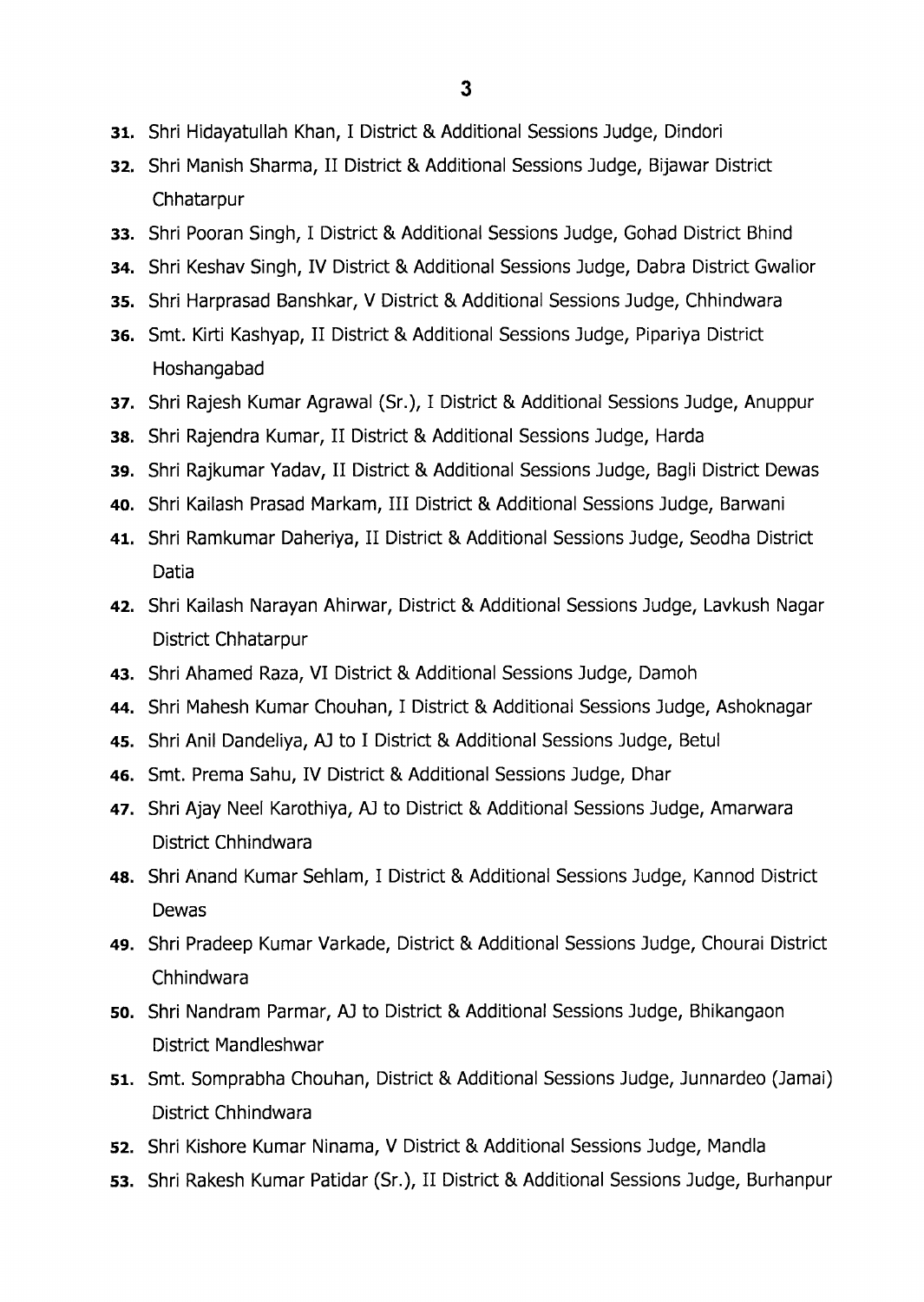- 54. Shri Abdhesh Kumar Shrivastava, I District & Additional Sessions Judge, Mungaoli District Ashoknagar
- 55. Shri Atulraj Bhalawi, III District & Additional Sessions Judge, Multai District Betul
- 56. Shri Ajay Ramawat, 11 District & Additional Sessions Judge, Kukshi District Dhar
- 57. Shri Himanshu Kaushal, 11 District & Additional Sessions Judge, Hoshangabad
- 58. Shri Ashish Dawande, District & Additional Sessions Judge, Harsud District Khandwa
- 59. Smt, Rajani Prakash Batham, IV District & Additional Sessions Judge, Damoh
- 6o. Shri Umesh Kumar Soni, VI District & Additional Sessions Judge, Jabalpur
- 61. Shri Rupesh Naik, 11 District & Additional Sessions Judge, Sendhwa District Barwani
- 62. Shri Hemraj Sanodiya, IV District & Additional Sessions Judge, Mandleshwar

The participant Judges are directed to observe the following instructions :

- to apprise themselves with the Scheme for ln-service/Mid-career Judicial Educational Programme available on the MPSJA website www.mpsja.mphc.gov.in
- to apprise themselves with the schedule of the programme communicated by Director, MPSJA and strictly follow the same.
- to apprise themselves about the use of Google Meet platform.
- to provide only their gmail id (in use) for accessing the Google Meet link provided by MPSJA immediately on email of the Academy mpjotri@gmail.com
- in case of any need, participants may contact the following IT Officials of the MPSJA on their mobile numbers:

Shri Rahul Jaltodiya - 9685229141 Shri Rahul Agrawal  $-9770227992$ Shri Anoop Patel - 9713968641

- to make themselves available through email and other mode of communications for receiving reading material and other communication from the Academy.
- to strictly follow the timeline provided by Academy relating to the Session.
- the participant Judges shall send legal problems which they want to be addressed during the Session to the Academy by email at mpjotri@gmail.com sufficiently in advance.
- 6. The Principal District Judge, Alirajpur/ Anuppur/ Ashoknagar/ Balaghat/ Barwani/ Betul/ Bhind/ Bhopal/ Burhanpur/ Chhatarpur/ Chhindwara/ Damoh/ Datia/ Dewas/ Dhar/ Dindori/ Guna/ Gwalior/ Harda/ Hoshangaba/ Indore/ Jabalpur/ Jhabua/ Katni/ Khandwa/ Mandla/ Mandleshwar for information and compliance with a direction to attend the aforesaid Interactive Session as per the training schedule and under the directions of Director, MPSJA for information and necessary action with a request to: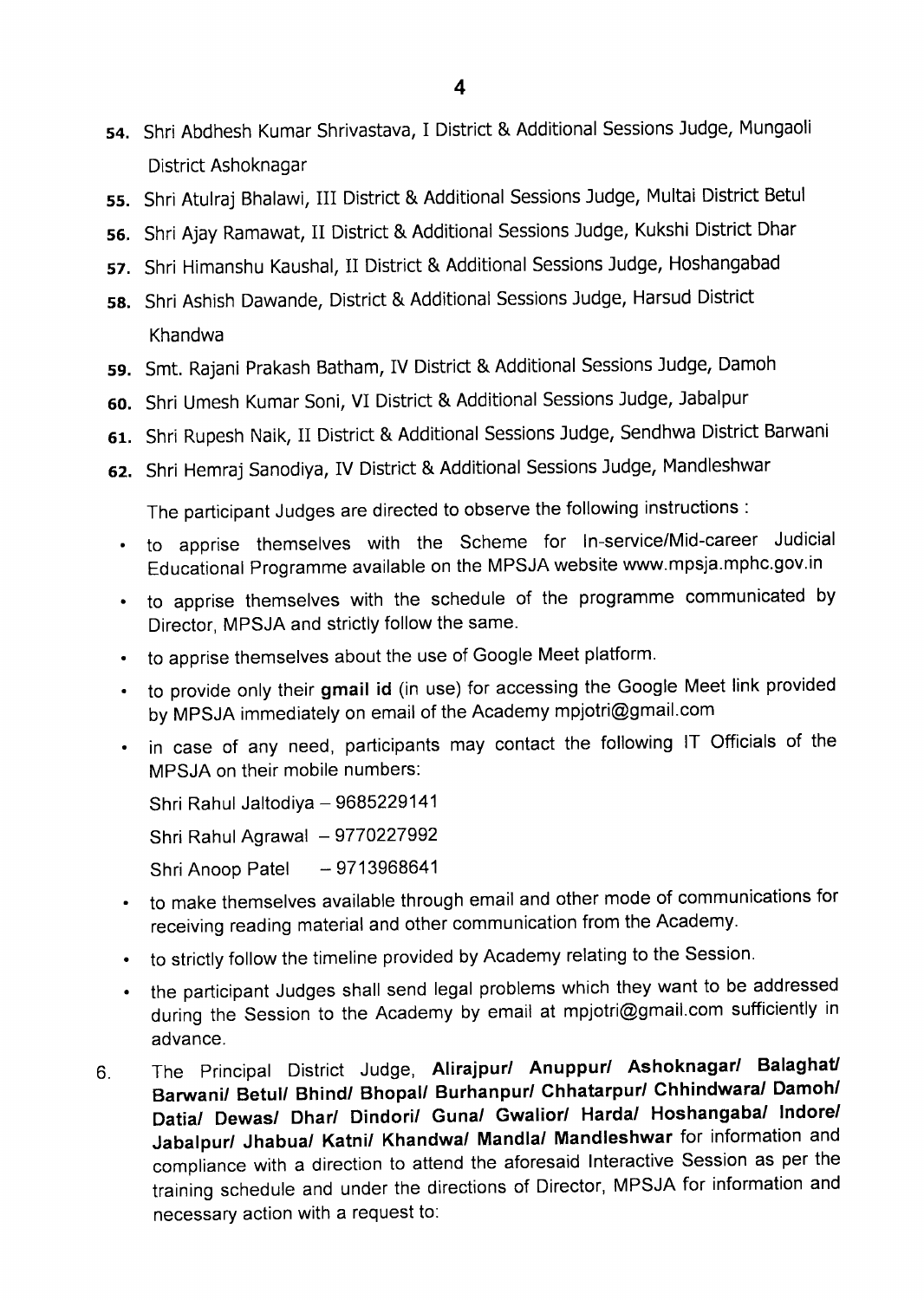- instruct the participant Judges to attend the aforesaid Session under the directions of Director, MPSJA
- to make available verified list of participant Judges who attended the Session directly to the Academy so that participation certificates can be provided to the participant Judges.
- to direct System Officers/System Assistants to provide necessary technical support for seamless connection of participant Judges with MPSJA.
- to ensure that necessary arrangements are made at the District Headquarters as well as outlying station (if any) for convenient online participation of nominated Judges.
- A budgetary allocation of  $\bar{\tau}$  250/- per person has been made for meeting necessary expenses like stationery, photocopy, tea & refreshments etc. during the Session.
- 7. Director/Faculty Members (Senior/Junior)/Deputy Director/OSD I & 11, Madhya Pradesh State Judicial Academy, Jabalpur for information.
- 8. Senior Principal System Analyst (SA), High Court of Madhya Pradesh, Jabalpur, for sending copy of order by e-mail to following Judicial Officers:-
	- 1. District Judge (Inspection), High Court Premises, Jabalpur/ District Judge Inspection), J.E.-1, Judges Enclave, Residency Area, Indore-452001/ District udge (Inspection), 28/8, Race-Course Road, Opposite Maila Ground, Gwalior M.P.), for information
	- 2. Principal Registrar, High Court of M.P., Bench lndore, for information
	- 3. Principal Registrar, High Court of M.P., Bench at Gwalior, New High Court Building, City Centre, Gwalior, for information.
	- 4. Member Secretary, M.P. State Legal Services Authority, 574, South Civil Lines, Jabalpur, for information.
	- 5. Principal Registrar (Judicial)/ (Vigilance)/ (I.L.R. & Examination), High Court of M.P., Jabalpur, for information.
	- 6. Member Secretary, State Court Management System Committee, High Court of M.P., Jabalpur, for information.
	- 7. Registrar (VL.)/ (District Establishment)/ (Judicial-I & Secretary, Juvenile Justice Committee)/ (Judicial-Il)/ (Administration)/ (Exam & Labour Judiciary)/ District Judge (Inspection)/ Officer on Special Duty/ Registrar/Secretary, High Court Legal Service Committee, High Court of Madhya Pradesh, Jabalpur, for information.
- 9. Registrar (E.)/ Deputy controller Accounts / Controller Accounts / Joint Registrar (M) / Deputy Registrar (Judicial), High Court of Madhya Pradesh, Jabalpur, for information.
- 10. OSD-cum-P.P.S. to Hon'ble the Chief Justice, High Court of Madhya Pradesh, Jabalpur, for placing the same before Hon'ble the Chief Justice for kind information.
- 11. Secretary to Hon'ble Shri Justice High Court of M.P., Jabalpur/Bench lndore/Bench Gwalior for placing the same before His Lordship for kind information.